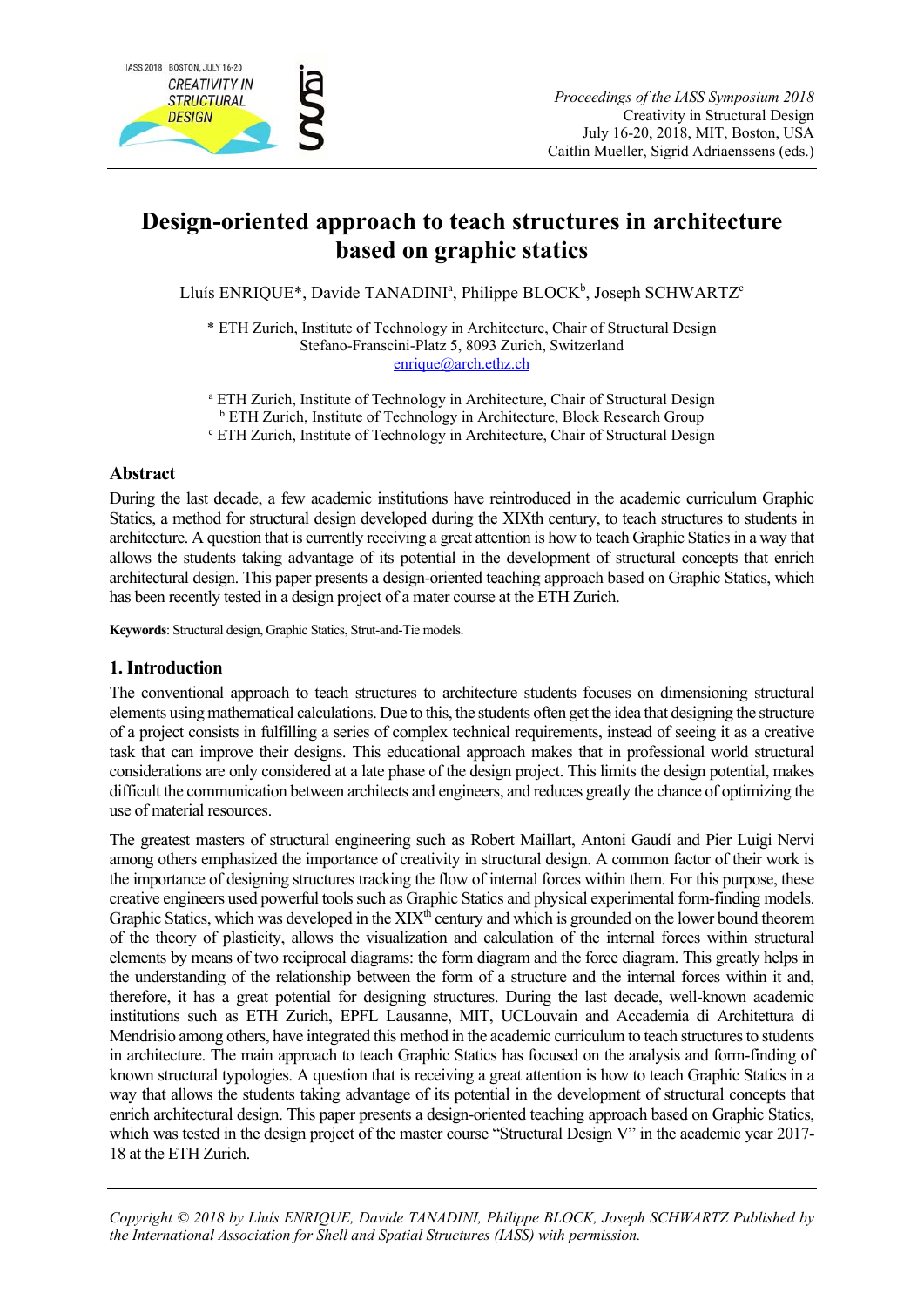

Figure 2: Example of the design process in two-dimensions.

# **2. Proposal**

The proposed approach had three main objectives:

- Motivating the students to design both architecture and structure simultaneously.
- Allowing the students to fully control the relationship between form and internal forces during the design process.
- Encouraging the design of structures beyond known structural typologies.

In the design task, the students were asked to design a children playground located at the shore of river Limmat in Zurich. This program was chosen since it has no other technical requirements than those related to the structure, and, therefore, the students have a greater design freedom. In addition, such program has a rather small scale that allows the students controlling their design and exploring solutions beyond the limitations of large-scale building projects.

Graphic Statics creates a powerful visual link between the form of a structure and the internal forces within it that opens a new possibility: designing forms by designing the forces within them. Based on this idea, the proposed approach consists in starting the architectural design process by creatively sketching flows of internal forces in equilibrium using Graphic Statics. A flow of forces in equilibrium is a network of forces in compression (blue) and/or tension (red) that meet at nodes, where the sum of the forces acting at them equals zero and, therefore, they are in static equilibrium. The students were encouraged to see these sketches not only as diagrams representing the internal forces in the structure, but also as the main lines shaping the form, functions and spaces of the building they are designing. In this manner, architecture and structure are designed simultaneously. Since mastering equilibrium requires practice and the students had no previous experience with Graphic Statics, the students were encouraged to:

- 1. start sketching flows of forces composed of nodes with only three forces acting at them.
	- This is due to two main reasons: first, such nodes are two-dimensional and, therefore, easy to visualize and comprehend; second, only four different nodes meet such condition, which facilitates the combination of such nodes for the creation of a force flow. As figure 1 shows, these four node types emerge from bifurcating a tension force into two tension forces, bifurcating a compression force into two compression forces, redirecting a tension force thanks to the action of a compression force and redirecting a compression force thanks to the action of a tension force. By combining such nodes, it is possible to create two-dimensional and three-dimensional flows of forces in an easy manner.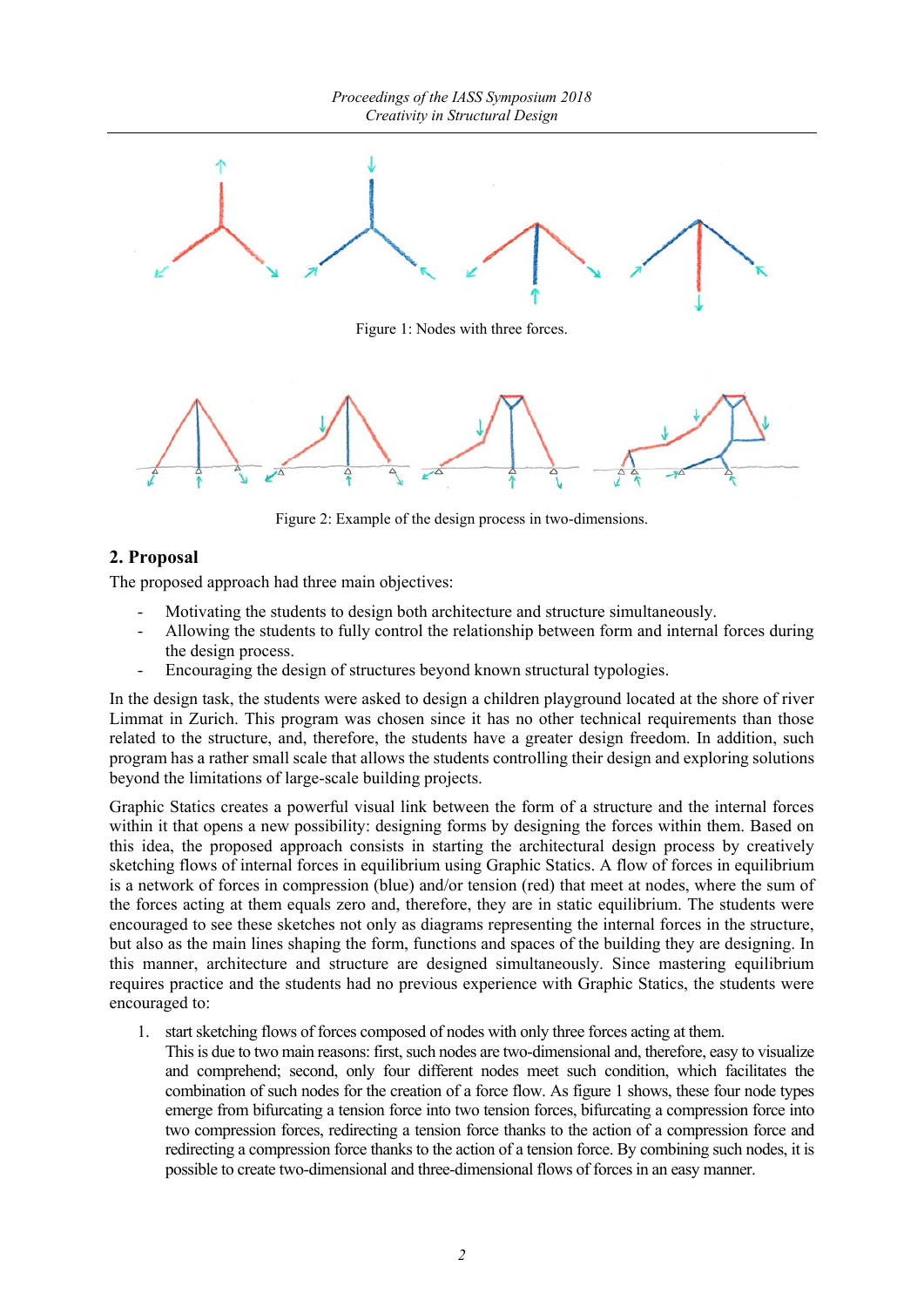

Figure 3: Example of the design process in three-dimensions.

- 2. start from a sketch composed of only one node in equilibrium and add nodes progressively to the sketch (fig.2). This allows controlling the design process and checking the equilibrium of the node and the magnitude of the internal forces by means of Graphic Statics.
- 3. begin sketching 2D force flows and later 3D ones. Three-dimensional sketches can be constructed in several ways such as creating compositions of nodes that lie in different planes (fig.3) or by first defining a series of force flows lying in two or more different planes and later connecting such flows by means of an additional force flows lying in an intersecting plane.

While doing the sketches, the students were asked to construct physical models of the force flows. Such models had to show the physical behavior of the structure and its stiffness. The models helped visualizing the space and motivated the students to think about how such flows should be materialized into a real structure. The production of sketches and models was not linear, instead the students were encouraged to include in the sketches the modifications done in the models and vice versa in order to understand the implications of such modifications.

# **3. Selected student projects**

#### 3.1. "hanging under the bridge"

The playground is based on the idea of crossing the Limmat river in a playful way (fig.4). It also proposed extending a near public bath by creating a new platform to rest and jump into the river. The initial sketches helped exploring possible forms to achieve this goal. These sketches also allowed the students to understand the need of compression elements at both extremes to elevate the bridge and separate it from the river bed. In order to avoid creating such supports, the proposal used as support an existing elevated bridge. By building physical models, the students materialized the proposal as a lightweight structure composed by a network of tensile cables and platforms subjected to compression forces.

3.2. "star catcher"

The concept of the playground is to create a space for jumping (fig.5). The initial tension-compression sketches explored different ways to support the jumping bed. Finally, this was hanged in order to emphasize its separation with the ground. By rotating the main section around the central vertical axis and connecting these different sections the three-dimensional shape was created. Using graphic statics it was possible to find out the internal forces in this complex structure. By building the physical model, the students materialized the compression forces as timber struts and the tensile element as elastic bands. In this manner, the movement created by the action of jumping was propagated to the entire structure.

### **4. Conclusion**

The presented approach to teach structures in architecture based on Graphic Statics proposes a new starting point for architectural design that integrates the structure from the very first line sketched. Its key features are:

- Reversing conventional approach placing structure at the beginning of the design process.
- Architecture and structure are designed simultaneously.
- Highly abstract start with open-ended design process.
- Bottom-up approach that pushes the exploration beyond known structural typologies
- No need of computational methods, just a red and blue pencil.